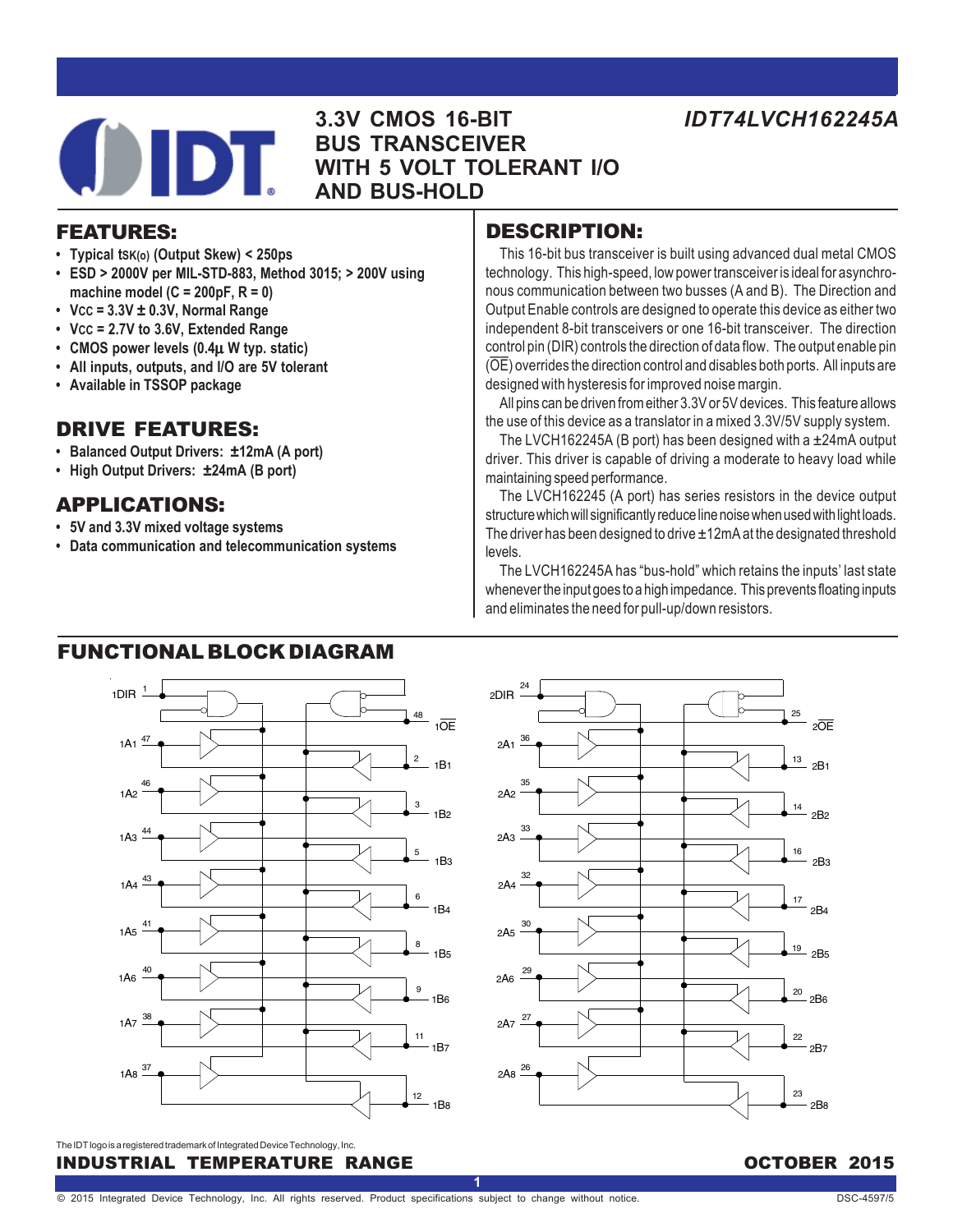### **IDT74LVCH162245A 3.3V CMOS 16-BIT BUS TRANSCEIVER WITH 5V TOLERANT I/O**

### PIN CONFIGURATION



**TSSOP TOP VIEW**

#### **INDUSTRIAL TEMPERATURE RANGE**

# ABSOLUTE MAXIMUM RATINGS(1)

| Symbol            | <b>Description</b>                                  | Max              | Unit         |
|-------------------|-----------------------------------------------------|------------------|--------------|
| <b>VTERM</b>      | Terminal Voltage with Respect to GND                | $-0.5$ to $+6.5$ | V            |
| <b>TSTG</b>       | Storage Temperature                                 | $-65$ to $+150$  | $^{\circ}$ C |
| <b>IOUT</b>       | DC Output Current                                   | $-50$ to $+50$   | mA           |
| lік<br><b>IOK</b> | Continuous Clamp Current,<br>$V_1 < 0$ or $V_0 < 0$ | $-50$            | mA           |
| Icc<br><b>Iss</b> | Continuous Current through each<br>Vcc or GND       | ±100             | mA           |

**NOTE:**

1. Stresses greater than those listed under ABSOLUTE MAXIMUM RATINGS may cause permanent damage to the device. This is a stress rating only and functional operation of the device at these or any other conditions above those indicated in the operational sections of this specification is not implied. Exposure to absolute maximum rating conditions for extended periods may affect reliability.

### CAPACITANCE (TA = +25°C, F = 1.0MHz)

| Symbol           | Parameter <sup>(1)</sup>  | <b>Conditions</b> | Typ. | Max. | Unit |
|------------------|---------------------------|-------------------|------|------|------|
| CIN              | Input Capacitance         | $V_{IN} = 0V$     | 4.5  | 6    | рF   |
| COUT             | <b>Output Capacitance</b> | $V$ OUT = $0V$    | 6.5  | 8    | pF   |
| C <sub>I/O</sub> | I/O Port Capacitance      | $V_{IN} = 0V$     | 6.5  | 8    | рF   |
| $\lambda$        |                           |                   |      |      |      |

**NOTE:**

1. As applicable to the device type.

# PIN DESCRIPTION

| <b>Pin Names</b><br><b>Description</b> |                                                 |  |  |  |
|----------------------------------------|-------------------------------------------------|--|--|--|
| <b>xOE</b>                             | Output Enable Input (Active LOW)                |  |  |  |
| <b>xDIR</b>                            | <b>Direction Control Output</b>                 |  |  |  |
| xAx                                    | Side A Inputs or 3-State Outputs <sup>(1)</sup> |  |  |  |
| xBx                                    | Side B Inputs or 3-State Outputs <sup>(1)</sup> |  |  |  |

**NOTE:**

1. These pins have "Bus-Hold". All other pins are standard inputs, outputs, or I/Os.

### **FUNCTION TABLE** (EACH 8-BIT SECTION)<sup>(1)</sup>

| Inputs |             |                 |
|--------|-------------|-----------------|
| xOE    | <b>xDIR</b> | Outputs         |
|        |             | B Data to A Bus |
|        | Н           | A Data to B Bus |
| Н      |             | High Z State    |

**NOTE:**

1. H = HIGH Voltage Level

X = Don't Care

L = LOW Voltage Level Z = High-Impedance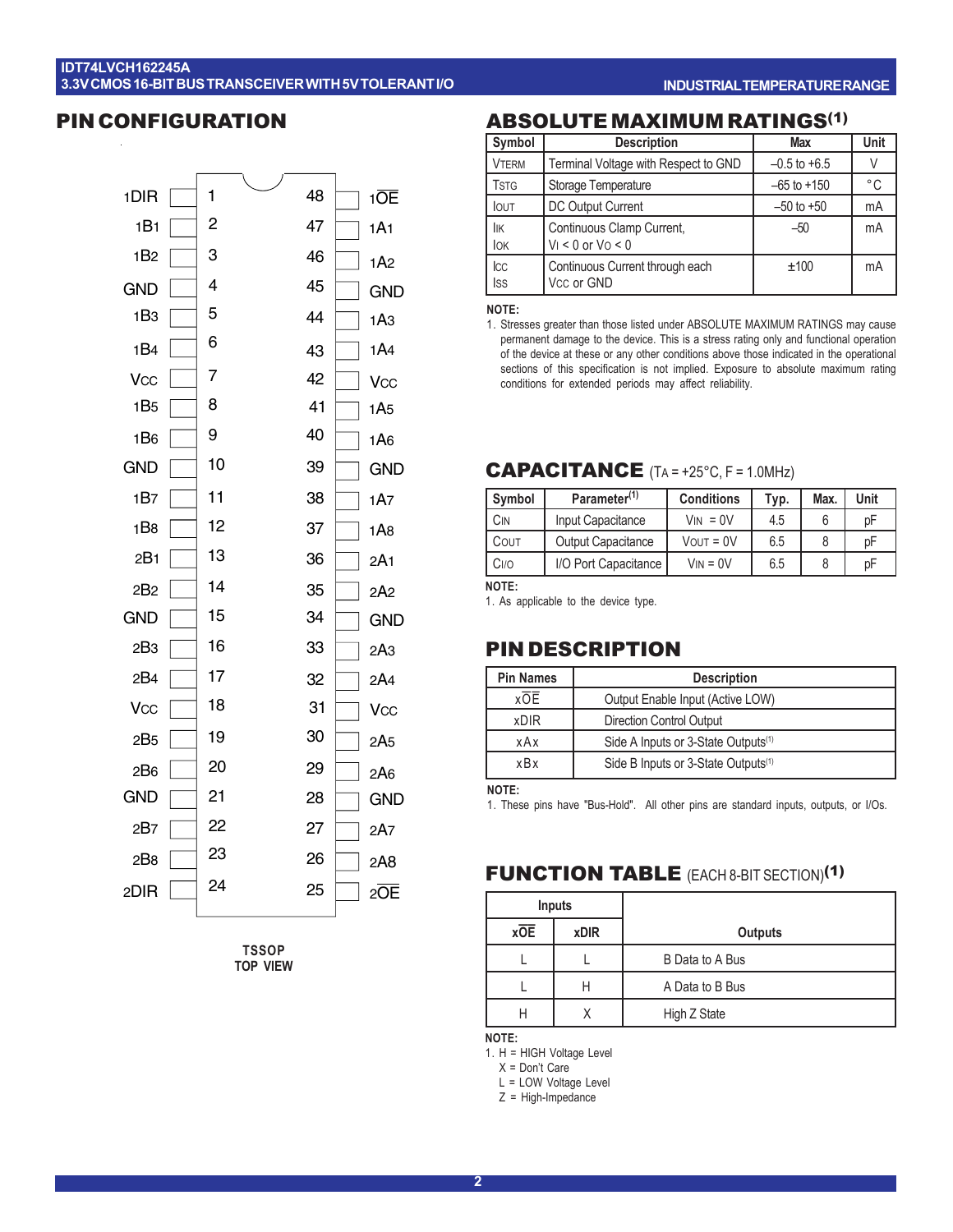# DC ELECTRICAL CHARACTERISTICS OVER OPERATING RANGE

Following Conditions Apply Unless Otherwise Specified: Operating Condition: TA = –40°C to +85°C

| Symbol                     | <b>Parameter</b>                            | <b>Test Conditions</b>                              |                                            | Min. | Typ. <sup>(1)</sup> | Max.   | <b>Unit</b> |
|----------------------------|---------------------------------------------|-----------------------------------------------------|--------------------------------------------|------|---------------------|--------|-------------|
| <b>V<sub>IH</sub></b>      | Input HIGH Voltage Level                    | $Vcc = 2.3V$ to 2.7V                                |                                            | 1.7  |                     |        | V           |
|                            |                                             | $Vcc = 2.7V$ to 3.6V                                |                                            | 2    |                     |        |             |
| VIL                        | Input LOW Voltage Level                     | $Vcc = 2.3V$ to 2.7V                                |                                            |      |                     | 0.7    | $\vee$      |
|                            |                                             | $Vcc = 2.7V$ to 3.6V                                |                                            |      |                     | 0.8    |             |
| İІН                        | Input Leakage Current                       | $Vcc = 3.6V$                                        | $V_1 = 0$ to 5.5V                          |      |                     | ±5     | μA          |
| IІL                        |                                             |                                                     |                                            |      |                     |        |             |
| <b>IOZH</b>                | High Impedance Output Current               | $Vcc = 3.6V$                                        | $Vo = 0$ to 5.5V                           |      |                     | ±10    | μA          |
| lozl                       | (3-State Output pins)                       |                                                     |                                            |      |                     |        |             |
| <b>IOFF</b>                | Input/Output Power Off Leakage              | $Vcc = 0V$ , VIN or $Vo \le 5.5V$                   |                                            |      |                     | ±50    | μA          |
| <b>VIK</b>                 | Clamp Diode Voltage                         | $Vcc = 2.3V$ , $I_{IN} = -18mA$                     |                                            |      | $-0.7$              | $-1.2$ | V           |
| <b>V<sub>H</sub></b>       | Input Hysteresis                            | $Vcc = 3.3V$                                        |                                            |      | 100                 |        | mV          |
| ICCL                       | Quiescent Power Supply Current              | $Vcc = 3.6V$                                        | $V_{IN} = GND$ or $V_{CC}$                 |      |                     | 10     | μA          |
| <b>ICCH</b><br><b>ICCZ</b> |                                             |                                                     | $3.6 \leq$ VIN $\leq 5.5$ V <sup>(2)</sup> |      |                     | 10     |             |
| $\triangle$ ICC            | Quiescent Power Supply Current<br>Variation | One input at Vcc - 0.6V, other inputs at Vcc or GND |                                            |      |                     | 500    | μA          |

**NOTES:**

1. Typical values are at Vcc = 3.3V, +25°C ambient.

2. This applies in the disabled state only.

# BUS-HOLD CHARACTERISTICS

| Symbol      | Parameter <sup>(1)</sup>                |              | <b>Test Conditions</b> |       | Typ. <sup>(2)</sup> | Max. | <b>Unit</b> |
|-------------|-----------------------------------------|--------------|------------------------|-------|---------------------|------|-------------|
| <b>IBHH</b> | <b>Bus-Hold Input Sustain Current</b>   | $Vcc = 3V$   | $V_1 = 2V$             | $-75$ |                     |      | μA          |
| <b>IBHL</b> |                                         |              | $V_1 = 0.8V$           | 75    |                     |      |             |
| <b>IBHH</b> | <b>Bus-Hold Input Sustain Current</b>   | $Vcc = 2.3V$ | $V_1 = 1.7V$           |       |                     |      | μA          |
| <b>BHL</b>  |                                         |              | $V_1 = 0.7V$           |       |                     |      |             |
| <b>BHHO</b> | <b>Bus-Hold Input Overdrive Current</b> | $Vcc = 3.6V$ | $V_1 = 0$ to 3.6V      |       |                     | ±500 | μA          |
| <b>BHLO</b> |                                         |              |                        |       |                     |      |             |

**NOTES:**

1. Pins with Bus-Hold are identified in the pin description.

2. Typical values are at Vcc = 3.3V, +25°C ambient.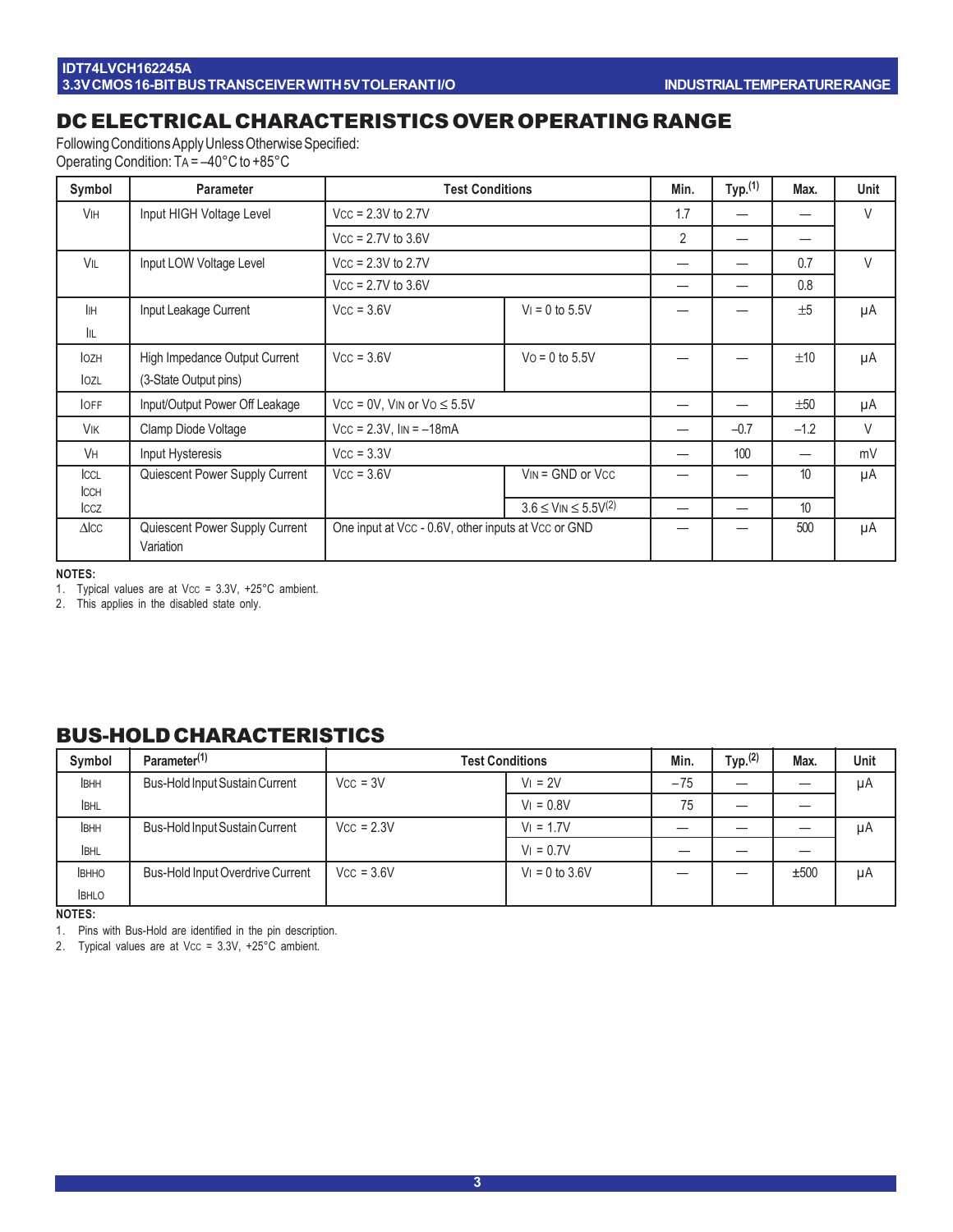# OUTPUT DRIVE CHARACTERISTICS (A PORT)

| Symbol | <b>Parameter</b>    | Test Conditions <sup>(1)</sup> |                | Min.           | Max. | Unit   |
|--------|---------------------|--------------------------------|----------------|----------------|------|--------|
| VOH    | Output HIGH Voltage | $Vcc = 2.3V$ to 3.6V           | $IOH = -0.1mA$ | $Vcc-0.2$      | —    | $\vee$ |
|        |                     | $Vcc = 2.3V$                   | $IOH = -4mA$   | 1.9            | —    |        |
|        |                     |                                | $IOH = -6mA$   | 1.7            | —    |        |
|        |                     | $Vcc = 2.7V$                   | $IOH = -4mA$   | 2.2            |      |        |
|        |                     |                                | $IOH = -8mA$   | $\overline{2}$ | —    |        |
|        |                     | $Vcc = 3V$                     | $IOH = -6mA$   | 2.4            | —    |        |
|        |                     |                                | $IOH = -12mA$  | $\overline{2}$ | —    |        |
| VOL    | Output LOW Voltage  | $Vcc = 2.3V$ to 3.6V           | $IoL = 0.1mA$  |                | 0.2  | V      |
|        |                     | $Vcc = 2.3V$                   | $IoL = 4mA$    |                | 0.4  |        |
|        |                     |                                | $IoL = 6mA$    |                | 0.55 |        |
|        |                     | $Vcc = 2.7V$                   | $IoL = 4mA$    |                | 0.4  |        |
|        |                     |                                | $IoL = 8mA$    |                | 0.6  |        |
|        |                     | $Vcc = 3V$                     | $IoL = 6mA$    |                | 0.55 |        |
|        |                     |                                | $IoL = 12mA$   |                | 0.8  |        |

**NOTE:**

1. VIH and VIL must be within the min. or max. range shown in the DC ELECTRICAL CHARACTERISTICS OVER OPERATING RANGE table for the appropriate Vcc range. TA =  $-$  40°C to + 85°C.

# OUTPUT DRIVE CHARACTERISTICS (B PORT)

| Symbol     | <b>Parameter</b>    | Test Conditions <sup>(1)</sup> |                | Min.           | Max. | Unit |
|------------|---------------------|--------------------------------|----------------|----------------|------|------|
| <b>VOH</b> | Output HIGH Voltage | $Vcc = 2.3V$ to 3.6V           | $IOH = -0.1mA$ | $Vcc - 0.2$    |      | V    |
|            |                     | $Vcc = 2.3V$                   | $IOH = -6mA$   | 2              | —    |      |
|            |                     | $Vcc = 2.3V$                   | $IOH = -12mA$  | 1.7            | —    |      |
|            |                     | $Vcc = 2.7V$                   |                | 2.2            |      |      |
|            |                     | $Vcc = 3V$                     |                | 2.4            |      |      |
|            |                     | $Vcc = 3V$                     | $IOH = -24mA$  | $\overline{2}$ |      |      |
| VOL        | Output LOW Voltage  | $Vcc = 2.3V$ to 3.6V           | $IoL = 0.1mA$  |                | 0.2  | V    |
|            |                     | $Vcc = 2.3V$                   | $IOL = 6mA$    |                | 0.4  |      |
|            |                     |                                | $IoL = 12mA$   |                | 0.7  |      |
|            |                     | $Vcc = 2.7V$                   | $IoL = 12mA$   |                | 0.4  |      |
|            |                     | $Vcc = 3V$                     | $IoL = 24mA$   |                | 0.55 |      |

**NOTE:**

1. ViH and VIL must be within the min. or max. range shown in the DC ELECTRICAL CHARACTERISTICS OVER OPERATING RANGE table for the appropriate Vcc range. TA =  $-$  40°C to + 85°C.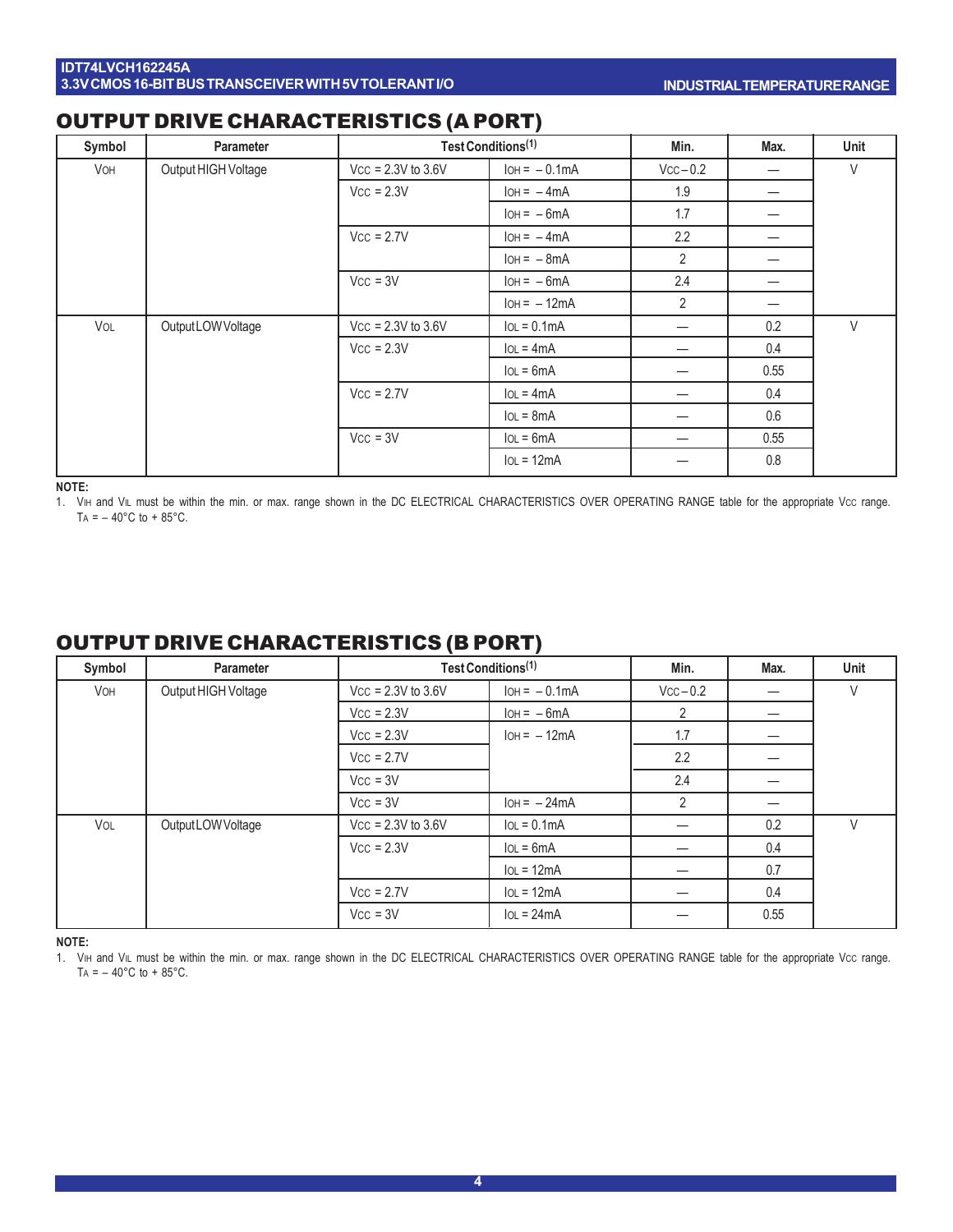# OPERATING CHARACTERISTICS, Vcc = 3.3V ± 0.3V, TA = 25°C

| Symbol     | Parameter                                                      | <b>Test Conditions</b>      | Typical | Unit |
|------------|----------------------------------------------------------------|-----------------------------|---------|------|
| <b>CPD</b> | Power Dissipation Capacitance per Transceiver Outputs enabled  | $\epsilon$ = 0pF, f = 10Mhz |         |      |
| <b>CPD</b> | Power Dissipation Capacitance per Transceiver Outputs disabled |                             |         |      |

# SWITCHING CHARACTERISTICS (A PORT)(1)

|                  |                            |      | $Vcc = 2.7V$ | $Vcc = 3.3V \pm 0.3V$ |      |      |
|------------------|----------------------------|------|--------------|-----------------------|------|------|
| Symbol           | <b>Parameter</b>           | Min. | Max.         | Min.                  | Max. | Unit |
| tрlн             | Propagation Delay          | 1.5  | 5.7          | 1.5                   | 4.8  | ns   |
| <b>t</b> PHL     | xBx to xAx                 |      |              |                       |      |      |
| t <sub>PZH</sub> | Output Enable Time         | 1.5  | 7.9          | .5                    | 6.3  | ns   |
| tpzl             | $x\overline{OE}$ to $xAx$  |      |              |                       |      |      |
| t <sub>PHZ</sub> | Output Disable Time        | 1.5  | 8.3          | 2.2                   | 7.4  | ns   |
| tplz             | $x\overline{OE}$ to $xAx$  |      |              |                       |      |      |
| tsk(o)           | Output Skew <sup>(2)</sup> |      |              |                       | 500  | ps   |

**NOTES:**

1. See TEST CIRCUITS AND WAVEFORMS. TA = – 40°C to + 85°C.

2. Skew between any two outputs of the same package and switching in the same direction.

# SWITCHING CHARACTERISTICS (B PORT)(1)

|                  |                            |      | $Vcc = 2.7V$ | $Vcc = 3.3V \pm 0.3V$ |      |      |
|------------------|----------------------------|------|--------------|-----------------------|------|------|
| Symbol           | <b>Parameter</b>           | Min. | Max.         | Min.                  | Max. | Unit |
| tрlн             | Propagation Delay          | 1.5  | 4.7          |                       | 4    | ns   |
| <b>t</b> PHL     | xAx to xBx                 |      |              |                       |      |      |
| t <sub>PZH</sub> | Output Enable Time         | 1.5  | 6.7          | .5                    | 5.5  | ns   |
| tpzl             | $x\overline{OE}$ to $xBx$  |      |              |                       |      |      |
| t <sub>PHZ</sub> | Output Disable Time        | 1.5  | 7.1          | .5                    | 6.6  | ns   |
| tplz             | $x\overline{OE}$ to $xBx$  |      |              |                       |      |      |
| $t$ SK $(o)$     | Output Skew <sup>(2)</sup> |      |              |                       | 500  | ps   |

**NOTES:**

1. See TEST CIRCUITS AND WAVEFORMS. TA = – 40°C to + 85°C.

2. Skew between any two outputs of the same package and switching in the same direction.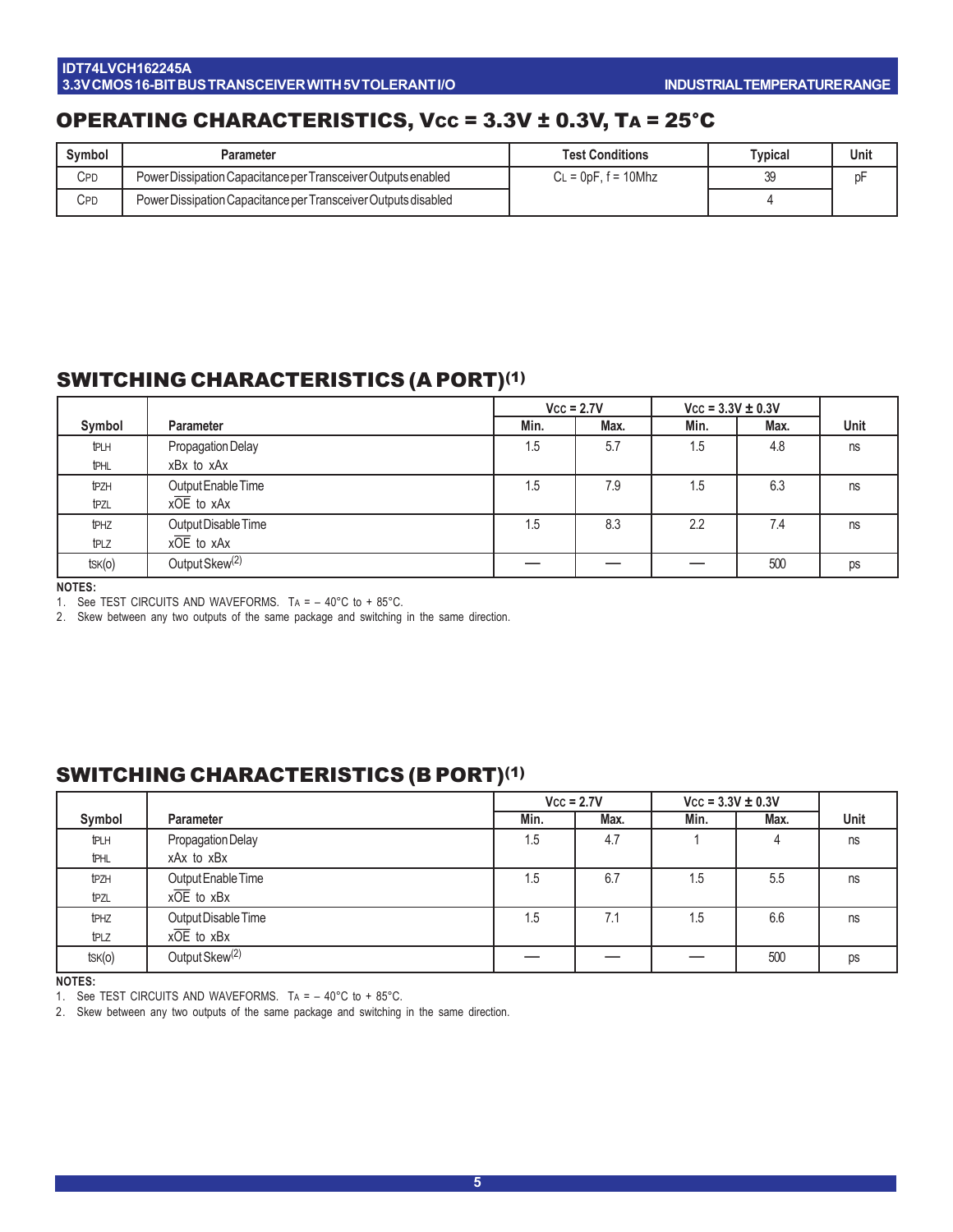### **IDT74LVCH162245A 3.3V CMOS 16-BIT BUS TRANSCEIVER WITH 5V TOLERANT I/O**

### **INDUSTRIAL TEMPERATURE RANGE**

# TEST CIRCUITS AND WAVEFORMS

# TEST CONDITIONS

| Symbol       | $Vcc^{(1)}=3.3V\pm0.3V$ $Vcc^{(1)}=2.7V$ |     | $Vcc^{(2)} = 2.5V \pm 0.2V$ | Unit |
|--------------|------------------------------------------|-----|-----------------------------|------|
| <b>VLOAD</b> |                                          |     | 2 x Vcc                     |      |
| <b>VIH</b>   | 2.7                                      | 2.7 | Vcc                         |      |
| Vт           | 1.5                                      | 1.5 | Vec/2                       |      |
| VLZ          | 300                                      | 300 | 150                         | mV   |
| <b>VHZ</b>   | 300                                      | 300 | 150                         | mV   |
| СL           | 50                                       | 50  | 30                          | pF   |



### LVC Link

### *Test Circuit for All Outputs*

### **DEFINITIONS:**

CL = Load capacitance: includes jig and probe capacitance.

RT = Termination resistance: should be equal to ZOUT of the Pulse Generator.

#### **NOTES:**

1. Pulse Generator for All Pulses: Rate  $\leq$  10MHz; tr  $\leq$  2.5ns; tr  $\leq$  2.5ns. 2. Pulse Generator for All Pulses: Rate  $\leq$  10MHz; tr  $\leq$  2ns; tr  $\leq$  2ns.

### SWITCH POSITION

| Test                                    | <b>Switch</b> |
|-----------------------------------------|---------------|
| Open Drain<br>Disable Low<br>Enable Low | <b>VLOAD</b>  |
| Disable High<br>Enable High             | GND           |
| All Other Tests                         | Open          |





### **NOTES:**

1. For tsk(o) OUTPUT1 and OUTPUT2 are any two outputs.

2. For tsk(b) OUTPUT1 and OUTPUT2 are in the same bank.



*Propagation Delay*



#### *Enable and Disable Times*

#### **NOTE:**

1. Diagram shown for input Control Enable-LOW and input Control Disable-HIGH.







*Pulse Width*